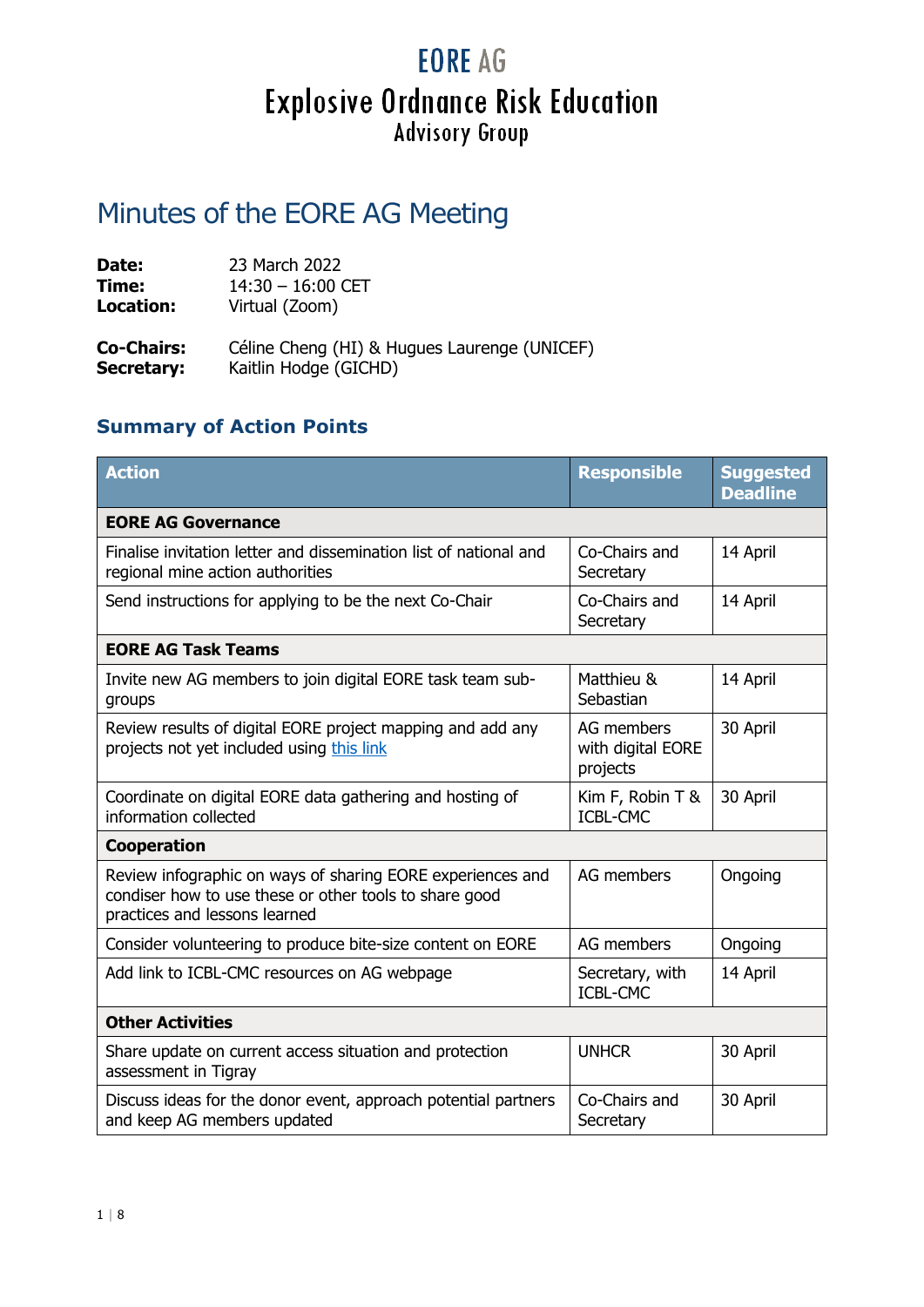# **FORE AG**

# **Participants**

#### **Core members:**

- DRC: Nick Vovk
- GICHD: Matthieu Laruelle
- HALO Trust: Kim Fletcher
- HI: Sofia Miranda Cogollos
- ICBL-CMC: Ruth Bottomley
- MAG: Sebastian Kasack
- NPA: Alberto Rinaldo Serra
- UNDP: Oksana Leschenko
- UNHCR: Houda Chalchoul
- UNICEF: Kim Warren

#### **Observers:**

- MAG: Myriam Rabbath (new alternate)
- UNHCR: Fabrizio Locuratolo (alternate)

## **Detailed Minutes**

1. **Welcome**

Following a poll of AG members, it was decided to organise this second EORE AG meeting in March 2022 to conclude discussions from the previous one and table the remaining agenda items that were not covered. Céline opened the meeting by giving an overview of the agenda.

#### 2. **Updates on actions agreed at last AG meeting (8 March)**

#### *Ukraine*

The first portion of the discussion summarised two key actions taken on Ukraine since the last meeting. First, the AG produced a **Q&A** [on EORE for actors in Ukraine](https://unicef-my.sharepoint.com/:w:/g/personal/hlaurenge_unicef_org1/EZmazx7APO9CqHAMavj7sOUBc3hNry7DMurX5SKEC3rySw?e=BYuaW8) that has been published on the EORE AG website and disseminated via the iMREWG, Mine Action and Child Protection Areas of Responsibility, MHPSS Reference Group and ReliefWeb. Céline thanked members for their contributions and emphasised that is a living document to which members are able to suggest updates at any point. Beyond questions and answers, it also includes links to useful resources and contact details to get further advice and information.

Several participants mentioned receiving positive feedback on the Q&A from colleagues. The GICHD expressed that it could translate the document into Ukrainian and Russian – an offer which was received positively with gratitude. [Addendum 5/4/2022: the translations are now available on the [EORE AG webpage.](https://www.gichd.org/en/our-response/explosive-ordnance-risk-education/advisory-group/)]

Second, following the interest generated on Conflict Preparedness and Protection (CPP) at the last meeting, the AG Secretariat is also working with NPA and UNMAS to organise a **webinar** on the topic, tentatively scheduled on 7 April. It will have a focus on Ukraine but be relevant for any other context with armed conflict. An invitation will be sent via email, and AG members are encouraged to attend.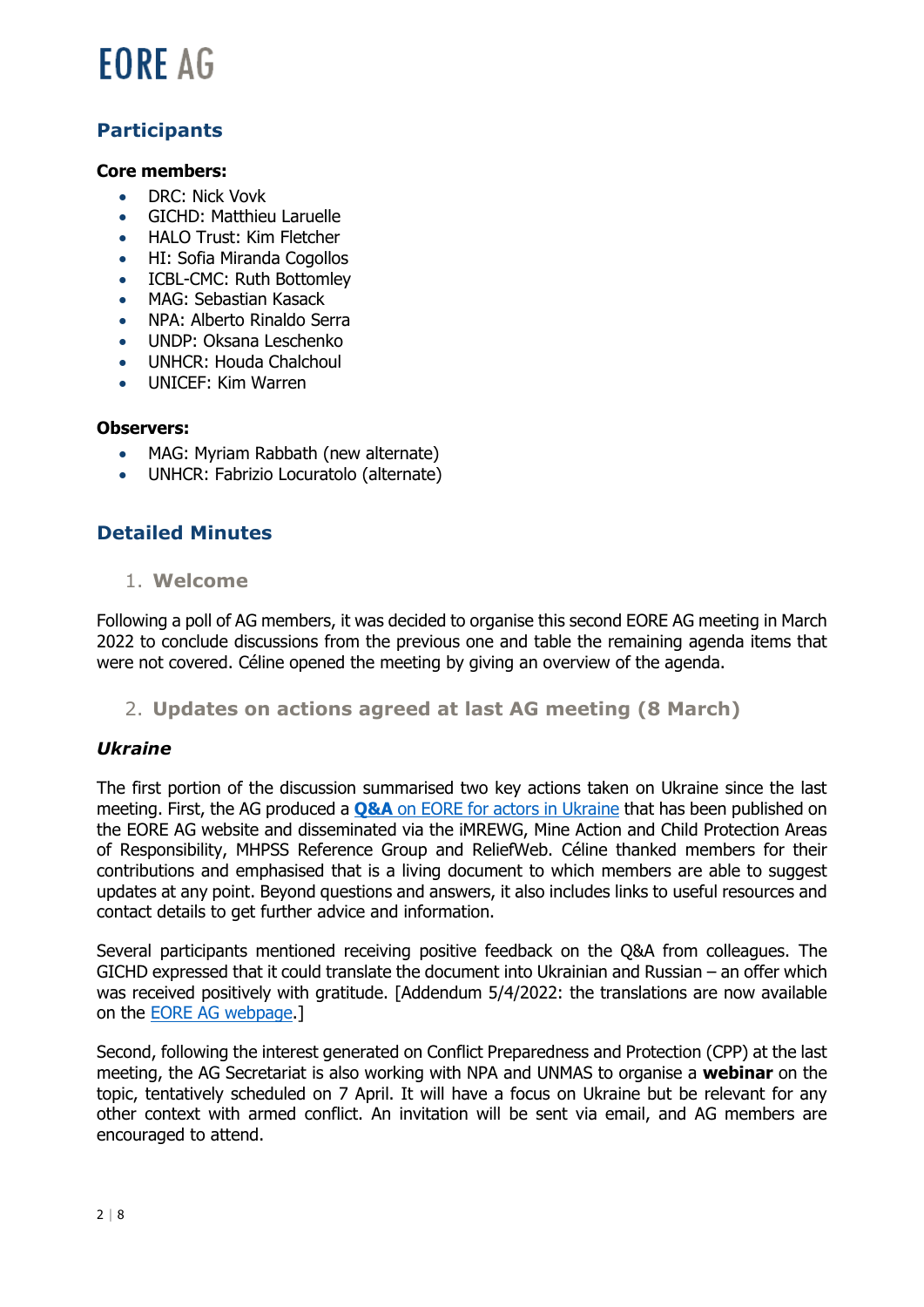# **EORE AG**

### *Tigray*

The following organisations provided further operational updates:

- HALO: Recently authorised to work in Ethiopia (mostly on clearance) but not yet in Tigray
- DRC: In preparatory stages for risk education work
- UNICEF: Have field office but main challenge is getting permission to use EORE materials, radio messages and other mass messaging tools in Tigray. Materials are stuck in warehouse in Addis but may be able to deliver in coming weeks once other vital humanitarian assistance is first delivered. Meanwhile, have a plan with UNMAS to begin a radio campaign in Amahar and Afar and possibly Benishangul-Gumuz regions in coming weeks, and the digital version of the materials have also been shared via UNMAS Sudan to target up to 90,000 Tigrean refugees. The education sector will support a new solar-powered radio campaign in the region that could be used to amplify EORE messaging.
- HI: Recruitment is in process for a risk education project that started on 1 February. An online training is being developed for the EORE project manager (once recruitment is completed). HI is open to receiving coordination proposals, requests or questions.
- UNHCR: Have had many exchanges with the MA AoR. Committed to follow up with protection cluster on current access situation and protection assessment that was undertaken in Tigray, and to share an update via email with the AG **[action]**.

Following a brief discussion of how the AG could contribute, it was agreed that operators in Tigray/Ethiopia can build off the updates given here to coordinate as needed. It is an option for the future to further share good practices or hold a webinar on Tigray if there are volunteers to host it.

3. **Conclusion of discussion on role of EORE AG in emergency contexts**

The recent discussions on Ukraine and Tigray have raised the question: what role can and should the EORE AG play in emergencies? Following discussion, it was agreed that AG support is and should remain demand driven. The AG acts on the basis of requests received, as long as the request is within its mandate and capacity. Similar has been done for the COVID-19 pandemic and the Syrian and West and Central African regional responses.

It was further agreed that the Q&A developed for Ukraine can serve as basis for a tool that can be adapted for future emergencies.

#### 4. **EORE AG governance updates**

Following the revision of the EORE AG's [Terms of Reference](https://www.gichd.org/fileadmin/GICHD-resources/info-documents/EORE_Advisory_Group/EORE_AG_TOR_Dec_2021.pdf) in December 2021, Céline announced several updates on how this revision is being implemented:

#### • **Decision to make the Co-Chair role neutral/non-voting:**

The organisations currently co-chairing (UNICEF and HI) have nominated new representatives to serve as Core Members (Kim Warren and Sofia Miranda Cogollos, respectively). Henceforth, the Core Member representatives will hold the voting rights for UNICEF and HI.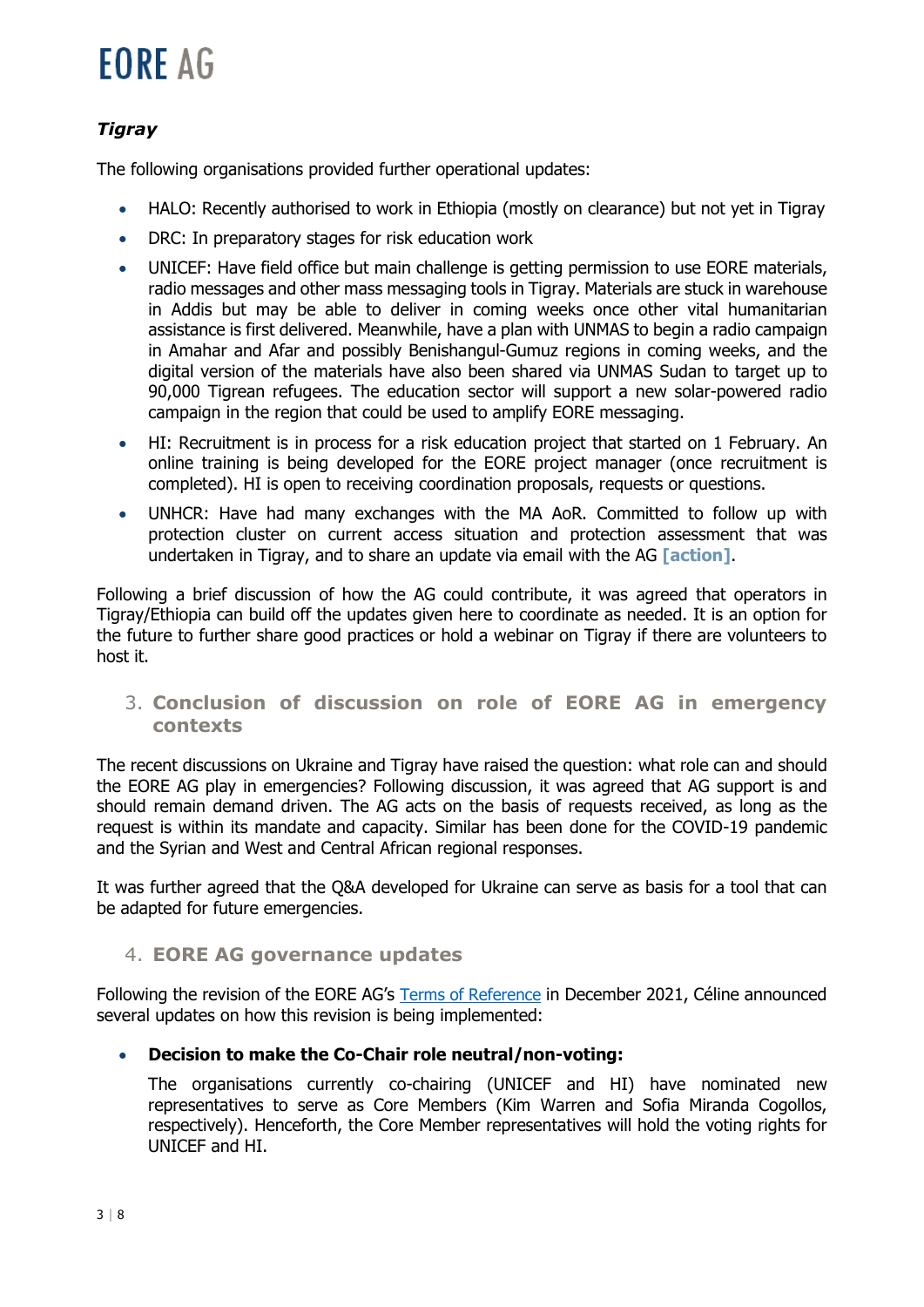#### • **Decision to invite national/regional mine action authority representatives as Core Members:**

A letter has been drafted and will be shared with mine action authorities inviting them to nominate representatives. The AG will organise a meeting of MAAs in May where they can make their pitches, following which they will be invited to vote on their representatives by June. This year, the AG will have space for two MAA representatives. The AG Secretary has been in contact with the IMAS Secretary to follow their lessons learned.

The next steps are to finalise this letter including eligibility criteria and to prepare the dissemination list **[action]**. AG members may be requested to share recommendations on contact information for certain MAAs.

#### • **Decision to introduce a participation requirement for Core Members:**

Céline reminded Core Members that they are now required to participate in at least one meeting per year, starting from 2022, in order to maintain their Core Membership. If any organisations have not participated in an AG meeting as of the end of 2022, they will be contacted to discuss their status in the group.

In addition, the following general governance updates were provided:

- Following HI's appointment as Co-Chair last June on a one-year term, now is the time when organisations should begin considering applying to be the next Co-Chair. Céline noted that it has been a very interesting and fruitful role with a great team and recommended it to anyone considering applying. Instructions will soon be provided via email on how to apply **[action].** It was commented that it can be helpful to have Co-Chairs remain for two years, and that it is possible for the current Co-Chair to reapply.
- Kaitlin informed the AG that the GICHD has started the process of identifying a new Secretary, and Matthieu reaffirmed that the GICHD is strengthening its EORE capacity and hopes to have someone on board by the end of April. The plan is for a gradual transition of the role to ensure minimal disruption of service provided and maximum sustainability for the AG Secretariat. Kaitlin should remain the main point of contact for information circulation until a formal handover is announced.

### 5. **Task team updates**

### *Digital EORE (DEORE) Task Team*

The DEORE Task Team was created last year under the co-leadership of Matthieu and Sebastian, comprising AG members and representatives from national authorities. Its work has been divided into three sub-groups which each provided updates:

- Sub-group 1 on global maping of DEORE initiatives (led by Kim Fletcher and Robin Toal): a global survey on DEORE projects has been disseminated and 37 projects collected so far. AG members are requested to review the results (to be shared via email) and [add any](https://bit.ly/DEORE_mapping)  [missing projects](https://bit.ly/DEORE_mapping) **[action]**. The sub-group awaits an update from UNICEF on the new online space for the iMREWG as a potential home for the survey results.
- Sub-group 2 on developing bite-size content on essential DEORE topics (led by Céline and Audrey Torrecilla): The first content has been created and will be validated the following day by the sub-group. The question was posed whether content also needs to be validated by the AG as a whole. It was agreed that content produced within the task team should be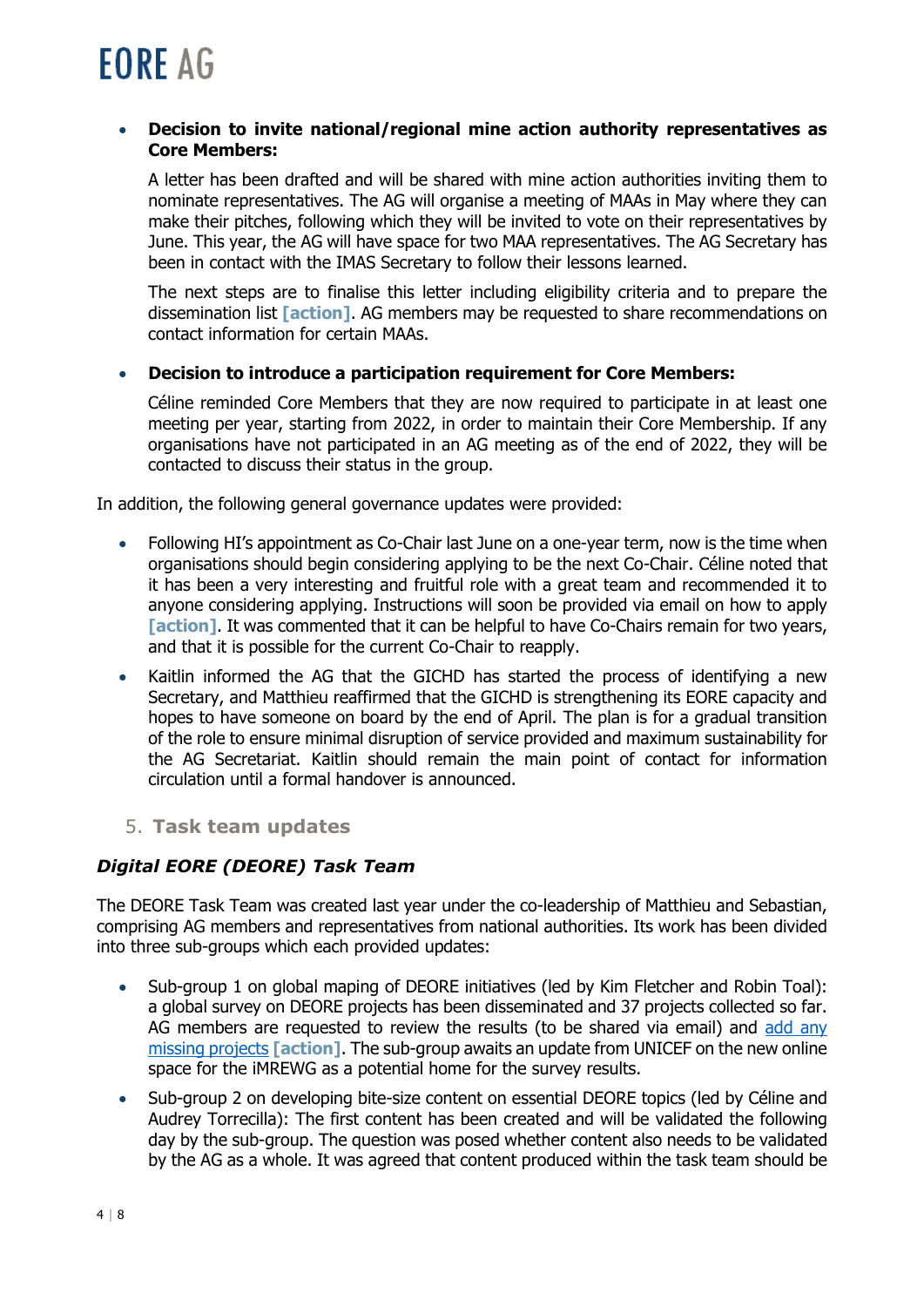

sent to the Secretariat and Co-Chairs for dissemination via email and can then be approved via silent procedure. It is preferrable to group materials in batches for approval.

Sub-group 3 on establishing good practice for DEORE M&E (led by Kaitlin): The group is currently working on researching DEORE metrics and good practices from other sectors. These will be used during the upcoming DEORE workshop in Spiez (May 16-20) to generate: 1) recommendations on DEORE beneficiary counting; 2) mapping of available digital metrics and their meaningfulness; 3) sample methods for doing a basic evaluation of common DEORE activities; and 4) responses to 'sticky questions' that need further exploration.

Seeing as several current members are Ukrainian or working on Ukraine and therefore have less capacity contribute at this time, the co-leads will reach out to new members to invite them to join sub-groups **[action]**.

Finally, it was noted that MHPSS referrals can be added to digital EORE. UNICEF was also congratulated for their massive digital reach in Ukraine and was requested to share information on the materials being disseminated.

#### *Training Task Team*

The Training Task Team was created in 2020, led by Matthieu, to support the GICHD's development of an e-learning course, EORE Essentials. The first module of this course was endorsed by the AG in July 2021 and launched in English. It is also available offline and an Arabic version is expected by June 2022.

In the eight months since its launch, the introductory module has been completed by over 500 people and received excellent feedback (over 60% rate it five stars). At the same time, there has been little uptake by donors. The GICHD plans to conduct targeted outreach with key stakeholders to better understand how it is being used and the internal strategies that have successfully increased uptake (e.g. making it compulsory).

Work on the second phase is ongoing, consisting of four additional modules specifically for EORE practitioners. The storyboard for module two is complete and moving into the beta phase, and design of module three has started.

Development of the course is a collaborative effort involving two peer review groups: the training task team of the AG, which includes national mine action authorities and EORE field staff, and an internal GICHD peer review panel with experts on information management, gender and diversity, strategic planning, standards, etc. The plan is to launch the four new modules in September/ October, initially in English.

Matthieu thanked everyone for their support so far and emphasised that it has been a great collaborative experience. Speaking on behalf of the AG, Céline further thanked the GICHD for the useful and interesting project and expressed excitement for the Arabic version. It was noted that information on who is taking the training would be welcomed.

#### 6. **Implementation status of Cooperation Guidance Note**

Kaitlin recalled that the AG endorsed a Cooperation Guidance Note in December 2021 and requested updates on each of the three sections: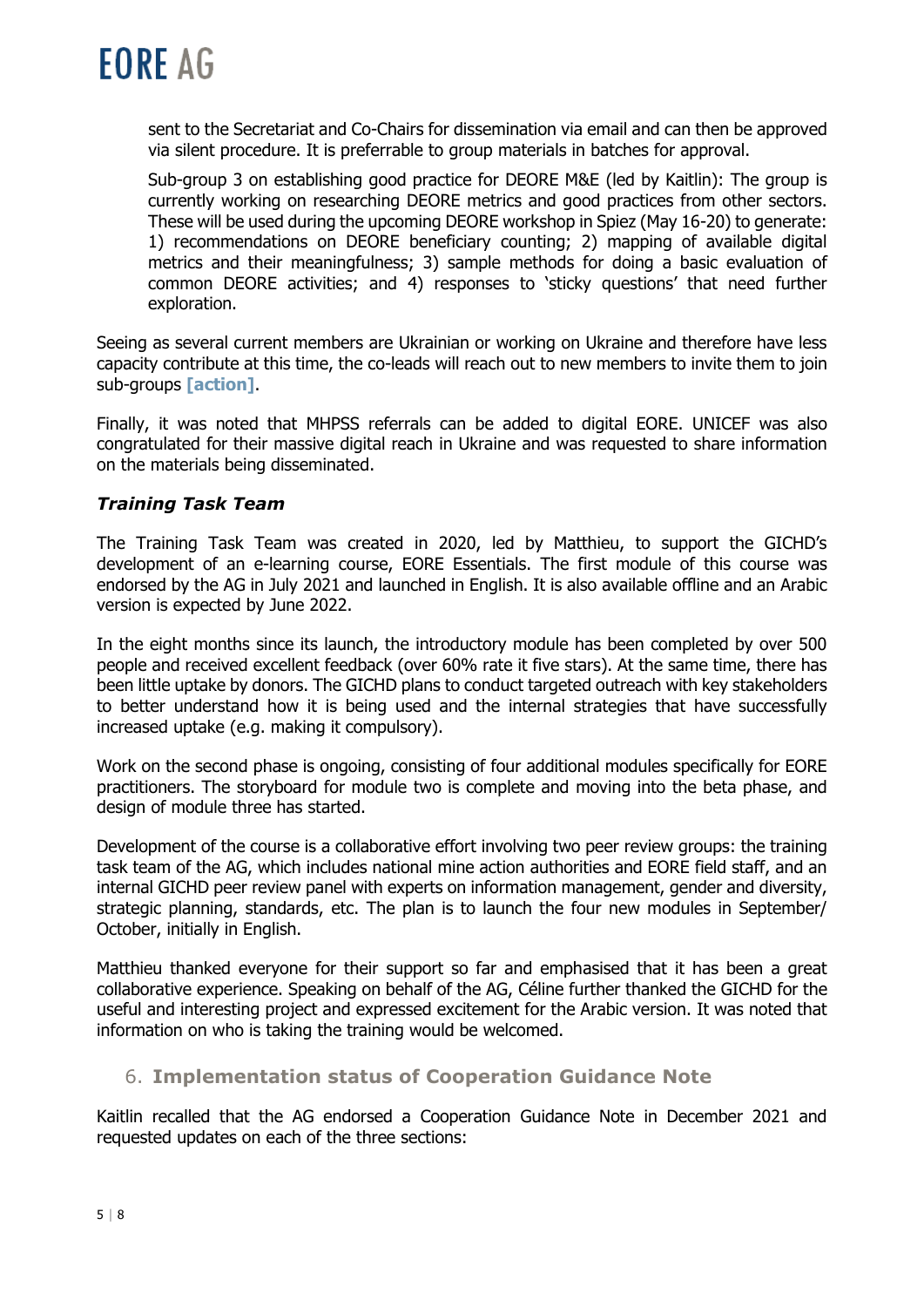

#### • **Part 1: Sharing Experiences**

Two vehicles for sharing of experiences that have been used the most are the publication of articles and organisation of webinars. Topics have included [tailoring EORE;](https://commons.lib.jmu.edu/cisr-journal/vol25/iss2/7) [barrier](https://commons.lib.jmu.edu/cisr-journal/vol25/iss2/8)  [analysis/](https://commons.lib.jmu.edu/cisr-journal/vol25/iss2/8)[risk reduction;](https://youtu.be/oOBJPfbEXeI) [alternative EORE approaches;](https://commons.lib.jmu.edu/cisr-journal/vol25/iss1/10) [EORE during the pandemic;](https://commons.lib.jmu.edu/cisr-journal/vol25/iss1/11) digital [EORE;](https://youtu.be/jBfIM77vHXo) [EORE digital games;](https://youtu.be/TObZUxcdf8k) and [harmonisation in West and Central Africa.](https://youtu.be/Ooc81Dulykk)

Members were reminded that they should refer back to the infographic on ways to share information and consider how they can use these or other tools to share good practices and lessons learned **[action]**.

#### • **Part 2: Producing Micro-Content**

The DEORE Task Team has already kicked off work developing bite-size content related to digital EORE. AG members were therefore asked to consider volunteering to produce content on other relevant topics beyond DEORE **[action]**.

#### • **Part 3: A New Online Home for the iMREWG**

Hugues recalled that the current iMREWG platform is twenty years old. It was established by ICBL and taken over by UNICEF in the early 2000s. It currently has 514 participants and, although some emails are no longer valid, around 70 new members join every year. The below map shows the location of the half of members for which a location is known.



In line with the Cooperation Guidance, UNICEF is planning to upgrade to a more interactive and transparent platform with sub-groups at regional level and a library. No timeline is currently available as focus is on other projects, but the plan is to complete the work this year. Contributions, inputs and recommendations from the AG are welcome. In the meantime, temporary measures can be used such as the library linked to the GICHD's [Review of New Technologies and Methodologies for EORE in Challenging Contexts](https://www.eore.org/resource-library/), the AG's library on [EORE and COVID-19,](https://unicef-my.sharepoint.com/:f:/g/personal/hlaurenge_unicef_org1/EqdE3V2BFFBOoGw0_o0CnxkBeXYBJuR9ZJELsaunKZfaLw?e=tLRGmR) and the library of materials for the UNICEF course on [Developing Effective EORE.](https://unicef-my.sharepoint.com/:f:/g/personal/hlaurenge_unicef_org1/Eiitt8u8yzxIlA8KB5OmxWgBJFUor1doFI2ZnZ0YyEE9tA?e=TuK63w)

Following these updates, several members commented on the urgency for a more interactive online community of practice on EORE and therefore a hope that a precise timeline could be further specified. The question was raised as to whether it will be capable of housing an online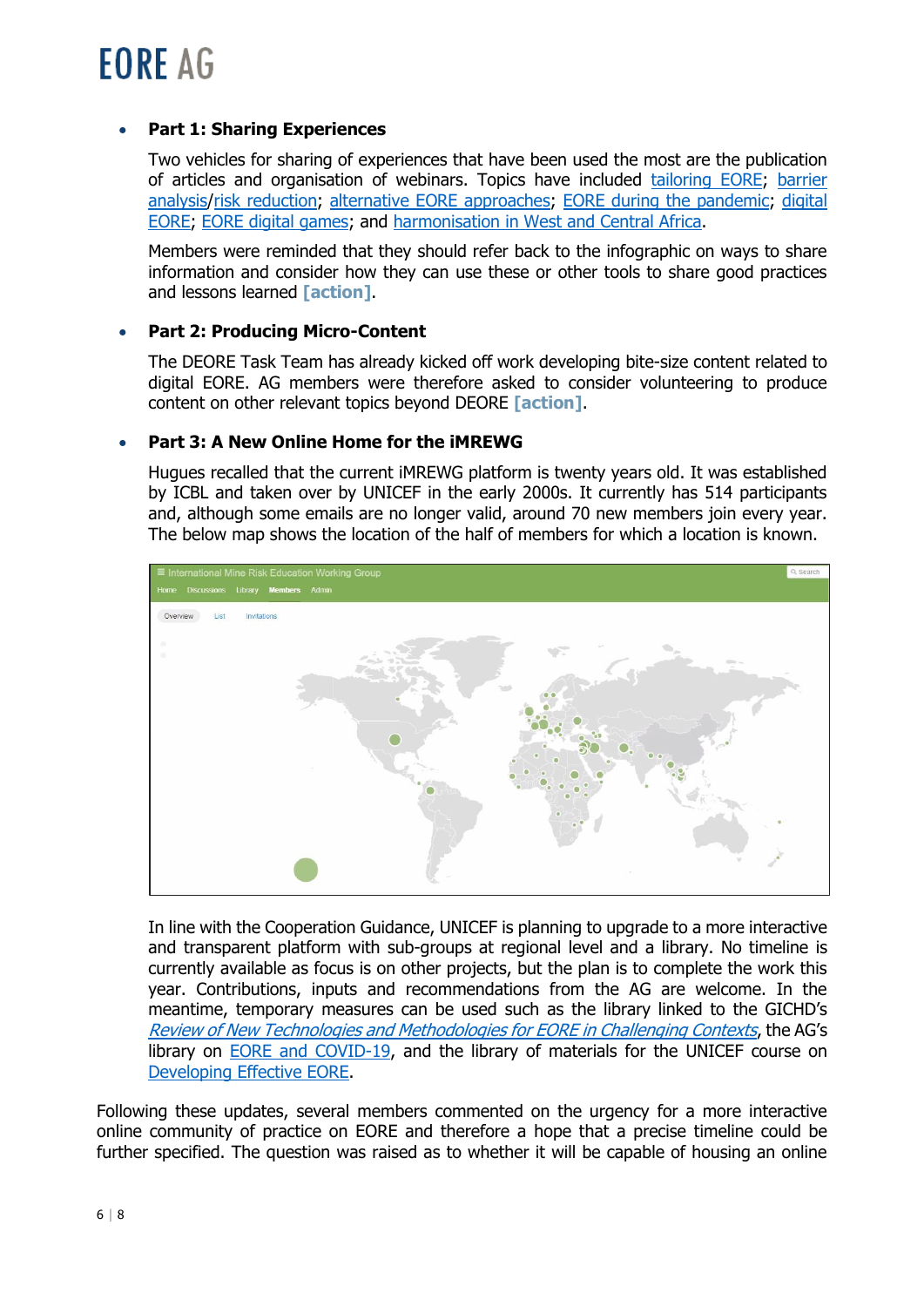

database of digital EORE projects (see agenda item 5) searchable by country, organisation and tool. While the current platform is not, the new platform could be but it will depend on the timeline. Finally, it was requested that attention be given to raising awareness of the iMREWG platform to ensure it is used.

ICBL-CMC noted that, as part of its reporting on EORE, it is producing fact sheets, profiles and beneficiary figures – and requested that all EORE websites be linked together. Until new website is launched, the AG website is currently serving this purpose, and a link can be added to the ICBL-CMC resources **[action]**. The Digital EORE Task Team sub-group mapping DEORE projects said that it will coordinate with ICBL-CMC on data gathering and to see about hosting of the information collected **[action]**.

#### 7. **Updates on development of an overarching theory of change**

Hugues provided an update on activity 1.1.3 of the [2020-2021 Work Plan](https://www.gichd.org/fileadmin/GICHD-resources/info-documents/EORE_Advisory_Group/EORE_AG_Workplan_2021-2022.pdf): "Develop an overarching theory of change/results framework, including example indicators, that can be adapted by EORE stakeholders." UNICEF has contracted a consultant within its child protection team in New York to lead this work, using the overall mine action theories of change developed by FCDO, the Netherlands and the UN as a basis for a generic theory of change focused on EORE. Hugues plans to touch base with the consultant in the coming weeks to develop a work plan, which may include a short series of webinars to solicit input. No specific task team will be created as UNICEF plans to engage all AG members. It is hoped the task can be completed within a year.

Hugues further took the opportunity to announce that the course on Developing Effective EORE, which has a strong RBM focus, is foreseen to be held this year from 21-30 September in Spiez, Switzerland. One component of this course involves participants developing theories of change for their organisations or countries. Invitations will be sent by the end of May or early June to all AG members to nominate a participant.

#### 8. **EORE AG donor event**

Hugues recalled activity 5.2.3 of the [2020-2021 Work Plan](https://www.gichd.org/fileadmin/GICHD-resources/info-documents/EORE_Advisory_Group/EORE_AG_Workplan_2021-2022.pdf): "Organise a seminar on latest EORE developments for key donors." Since the last meeting, the Co-Chairs have been exploring whether it would be possible to jointly organise an event with the Mine Action Support Group (MASG) during the week of April 4 (International Mine Awareness Day). Unfortunately, no response has been received since February. The following alternative ideas were brainstormed:

- A side event to convention-related meeting (e.g. Intersessionals, Meetings of States Party) or National Director's Meeting (NDM) is an option but not desirable as many donors are very busy during these meetings.
- The AG could find a donor willing to co-organise an event or partner with the Global Protection Cluster or Mine Action Area of Responsibility.
- The event could be linked to an [international day](https://www.un.org/en/observances/list-days-weeks) or current global events (e.g. Ukraine, Tigray) in order to attract donors.

The Co-Chairs agreed to internally discuss the ideas, (re-)approach potential partners to pitch the event and keep AG members updated of progress **[action]**.